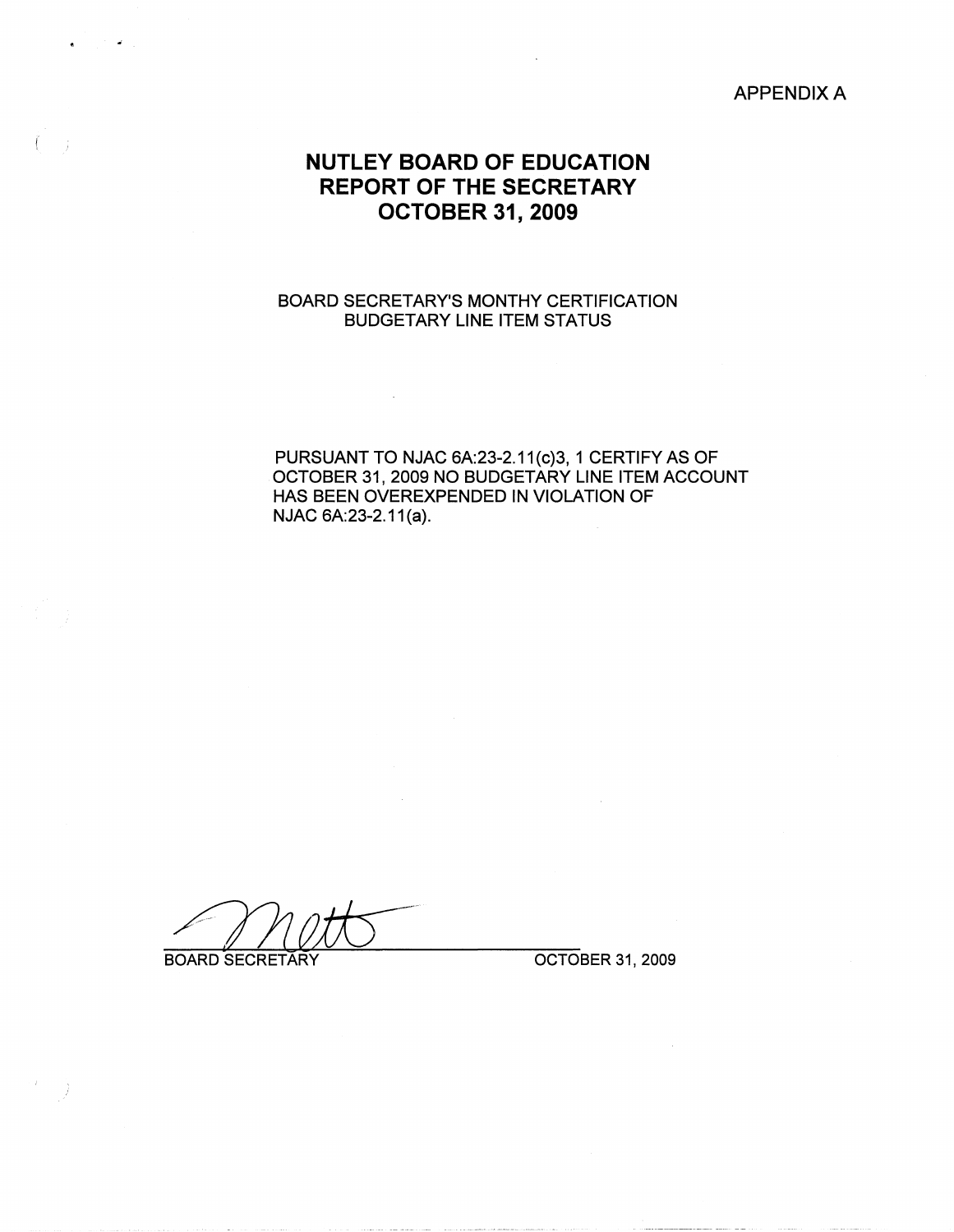$\mathbf{r}^{(i)}$  and  $\mathbf{r}^{(i)}$ 

**Starting date 7/1/2009 Ending date 10/31/2009 Fund: 10 GENERAL CURRENT EXPENSE** 

|             | <b>Assets and Resources</b>                        |                   |                    |
|-------------|----------------------------------------------------|-------------------|--------------------|
|             | Assets:                                            |                   |                    |
| 101         | Cash in bank                                       |                   | \$1,692,915.42     |
| $102 - 106$ | Cash Equivalents                                   |                   | \$4,300.00         |
| 111         | Investments                                        |                   | \$0.00             |
| 116         | Capital Reserve Account<br>k.                      |                   | \$126,425.23       |
| 117         | Maintenance Reserve Account                        |                   | \$0.00             |
| 118         | <b>Emergency Reserve Account</b>                   |                   | \$0.00             |
| 121         | Tax levy Receivable                                |                   | \$0.00             |
|             | Accounts Receivable:                               |                   |                    |
| 132         | Interfund                                          | \$1,244,438.79    |                    |
| 141         | Intergovernmental - State                          | \$798,015.64      |                    |
| 142         | Intergovernmental - Federal                        | \$0.00            |                    |
| 143         | Intergovernmental - Other                          | \$37,820.20       |                    |
| 153, 154    | Other (net of estimated uncollectable of \$        | \$31,061.81       | \$2,111,336.44     |
|             | Loans Receivable:                                  |                   |                    |
| 131         | Interfund                                          | \$0.00            |                    |
| 151, 152    | Other (Net of estimated uncollectable of \$        | \$0.00            | \$0.00             |
|             | <b>Other Current Assets</b>                        |                   | \$0.00             |
|             | <b>Resources:</b>                                  |                   |                    |
| 301         | <b>Estimated revenues</b>                          | \$0.00            |                    |
| 302         | Less revenues                                      | (\$16,737,097.32) | (\$16,737,097.32)  |
|             | Total assets and resources                         |                   | ( \$12,802,120.23) |
|             |                                                    |                   |                    |
|             | <b>Liabilities and Fund Equity</b><br>Liabilities: |                   |                    |
|             |                                                    |                   |                    |
|             |                                                    |                   |                    |
| 411         | Intergovernmental accounts payable - state         |                   | \$0.00             |
| 421         | Accounts payable                                   |                   | \$276,712.31       |
| 431         | Contracts payable                                  |                   | \$0.00             |
| 451         | Loans payable                                      |                   | \$0.00             |
| 481         | Deferred revenues                                  |                   | \$0.00             |
|             | Other current liabilities                          |                   | \$2,002,523.94     |

**Total liabilities** 

**\$2,279,236.25** 

 $\sim$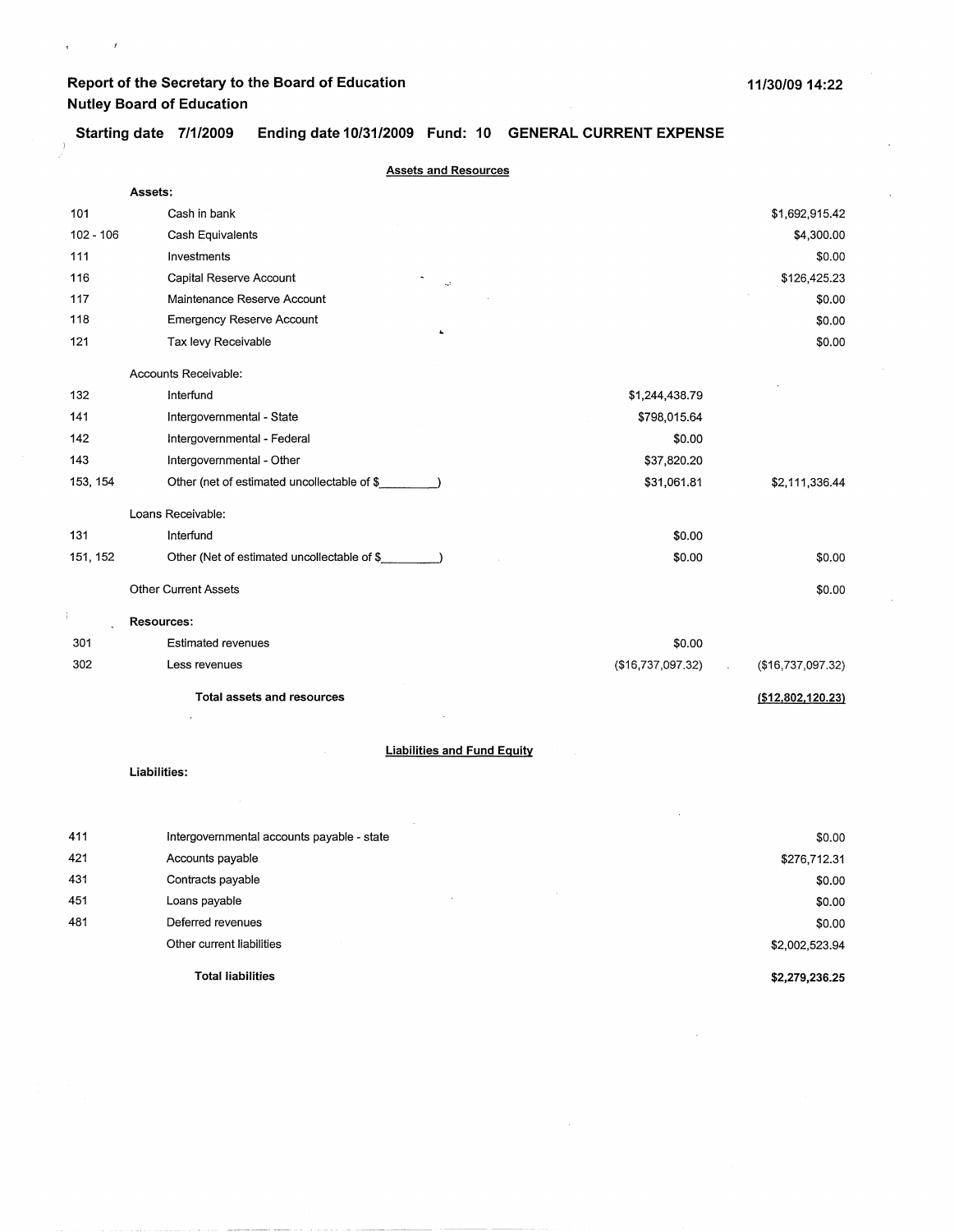### **Starting date 7/1/2009 Ending date 10/31/2009 Fund: 10 GENERAL CURRENT EXPENSE**

### **Fund Balance:**

|             | Appropriated:                                   |                                            |                   |                      |                      |
|-------------|-------------------------------------------------|--------------------------------------------|-------------------|----------------------|----------------------|
| 753,754     | Reserve for encumbrances                        |                                            |                   | \$34,775,364.36      |                      |
| 761         | Capital reserve account - July                  |                                            | \$122,876.64      |                      |                      |
| 604         |                                                 | Add: Increase in capital reserve           |                   |                      |                      |
| 307         |                                                 | Less: Bud. w/d cap. reserve eligible costs |                   |                      |                      |
| 309         | Less: Bud. w/d cap. reserve excess costs        |                                            | \$0.00            | \$122,876.64         |                      |
| 764         | Maintenance reserve account - July              |                                            | \$0.00            |                      |                      |
| 606         | Add: Increase in maintenance reserve            |                                            | \$0.00            |                      |                      |
| 310         | Less: Bud. w/d from maintenance reserve         |                                            | \$0.00            | \$0.00               |                      |
| 768         | Waiver offset reserve - July 1, 2               |                                            | \$0.00            |                      |                      |
| 609         | Add: Increase in waiver offset reserve          |                                            | \$0.00            |                      |                      |
| 314         | Less: Bud. w/d from waiver offset reserve       |                                            | \$0.00            | \$0.00               |                      |
| 762         | Adult education programs                        |                                            |                   | \$0.00               |                      |
| 751,752,76x | Other reserves                                  |                                            |                   | \$0.00               |                      |
| 601         | Appropriations                                  |                                            | \$53,993,429.12   |                      |                      |
| 602         | Less: Expenditures                              | (\$14,300,800.47)                          |                   |                      |                      |
|             | Less: Encumbrances                              | (\$35,154,861.29)                          | (\$49,455,661.76) | \$4,537,767.36       |                      |
|             | Total appropriated                              |                                            |                   | \$39,436,008.36      |                      |
|             | Unappropriated:                                 |                                            |                   |                      |                      |
| 770         | Fund balance, July 1                            |                                            |                   | $($ \$579,269.53 $)$ |                      |
| 303         | Budgeted fund balance                           |                                            |                   | (\$53,938,095.31)    |                      |
|             | Total fund balance                              |                                            |                   |                      | ( \$15,081,356.48)   |
|             | Total liabilities and fund equity               |                                            |                   |                      | ( \$12, 802, 120.23) |
|             | <b>Recapitulation of Budgeted Fund Balance:</b> |                                            |                   |                      |                      |
|             |                                                 |                                            | <b>Budgeted</b>   | <u>Actual</u>        | Variance             |
|             | Appropriations                                  |                                            | \$53,993,429.12   | \$49,455,661.76      | \$4,537,767.36       |
|             | Revenues                                        |                                            | \$0.00            | (\$16,737,097.32)    | \$16,737,097.32      |
|             | Subtotal                                        |                                            | \$53,993,429.12   | \$32,718,564.44      | \$21,274,864.68      |
|             | Change in capital reserve account:              |                                            |                   |                      |                      |
|             | Plus - Increase in reserve                      |                                            | \$0.00            | \$3,548.59           | (\$3,548.59)         |
|             | Less - Withdrawal from reserve                  |                                            | \$0.00            | \$0.00               | \$0.00               |
|             | Subtotal                                        |                                            | \$53,993,429.12   | \$32,722,113.03      | \$21,271,316.09      |
|             | Change in waiver offset reserve account:        |                                            |                   |                      |                      |
|             | Plus - Increase in reserve                      |                                            | \$0.00            | \$0.00               | \$0.00               |
|             | Less - Withdrawal from reserve                  |                                            | \$0.00            | \$0.00               | \$0.00               |
|             | Subtotal                                        |                                            | \$53,993,429.12   | \$32,722,113.03      | \$21,271,316.09      |
|             | Less: Adjustment for prior year                 |                                            | (\$55,333.81)     | (\$55,333.81)        | \$0.00               |

Budgeted fund balance

Prepared and submitted by : /////

 $1/30/09$ 

Board Secretary

\$53,938,095.31

Date

\$32,666. 779.22

*(* Ì.

\$21.271.316.09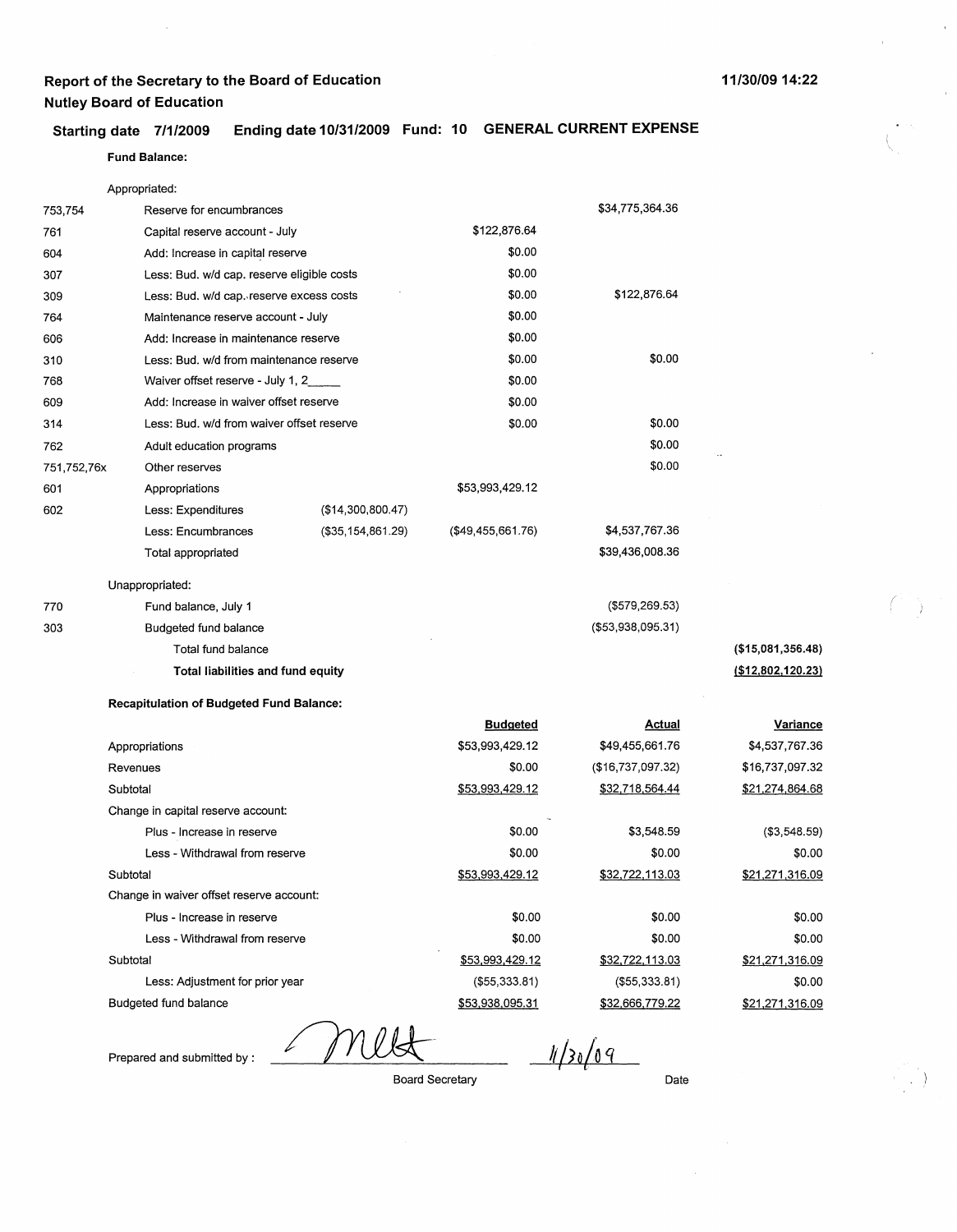$\mathbf{q}^{\left(1\right)}$  and  $\mathbf{q}^{\left(2\right)}$ 

 $\sim$ 

 $\mathcal{N}$ 

### **Starting date 7/1/2009 Ending date 10/31/2009 Fund: 20 SPECIAL REVENUE FUNDS**

|           | <b>Assets and Resources</b>                        |                |                 |
|-----------|----------------------------------------------------|----------------|-----------------|
|           | Assets:                                            |                |                 |
| 101       | Cash in bank                                       |                | (\$202,486.91)  |
| 102 - 106 | Cash Equivalents                                   |                | \$0.00          |
| 111       | Investments                                        |                | \$0.00          |
| 116       | Capital Reserve Account                            |                | \$0.00          |
| 117       | Maintenance Reserve Account                        |                | \$0.00          |
| 118       | <b>Emergency Reserve Account</b>                   |                | \$0.00          |
| 121       | Tax levy Receivable                                |                | \$0.00          |
|           | Accounts Receivable:                               |                |                 |
| 132       | Interfund                                          | \$0.00         |                 |
| 141       | Intergovernmental - State                          | \$73,271.00    |                 |
| 142       | Intergovernmental - Federal                        | \$25,534.00    |                 |
| 143       | Intergovernmental - Other                          | \$0.00         |                 |
| 153, 154  | Other (net of estimated uncollectable of \$        | \$0.00         | \$98,805.00     |
|           | Loans Receivable:                                  |                |                 |
| 131       | Interfund                                          | \$0.00         |                 |
| 151, 152  | Other (Net of estimated uncollectable of \$        | \$0.00         | \$0.00          |
|           | <b>Other Current Assets</b>                        |                | \$0.00          |
|           | <b>Resources:</b>                                  |                |                 |
| 301       | <b>Estimated revenues</b>                          | \$0.00         |                 |
| 302       | Less revenues                                      | (\$242,265.50) | (\$242, 265.50) |
|           | <b>Total assets and resources</b>                  |                | (\$345,947.41)  |
|           |                                                    |                |                 |
|           | <b>Liabilities and Fund Equity</b><br>Liabilities: |                |                 |
| 101       | Cash in bank                                       |                | (\$202,486.91)  |
| 411       | Intergovernmental accounts payable - state         |                | \$3,604.17      |
| 421       | Accounts payable                                   |                | \$17,428.93     |
| 431       | Contracts payable                                  |                | \$0.00          |
| 451       | Loans payable                                      |                | \$0.00          |
| 481       | Deferred revenues                                  |                | \$362,303.55    |
|           | Other current liabilities                          |                | \$415.84        |
|           | <b>Total liabilities</b>                           |                | \$383,752.49    |

 $\sim$  $\hat{\mathcal{A}}$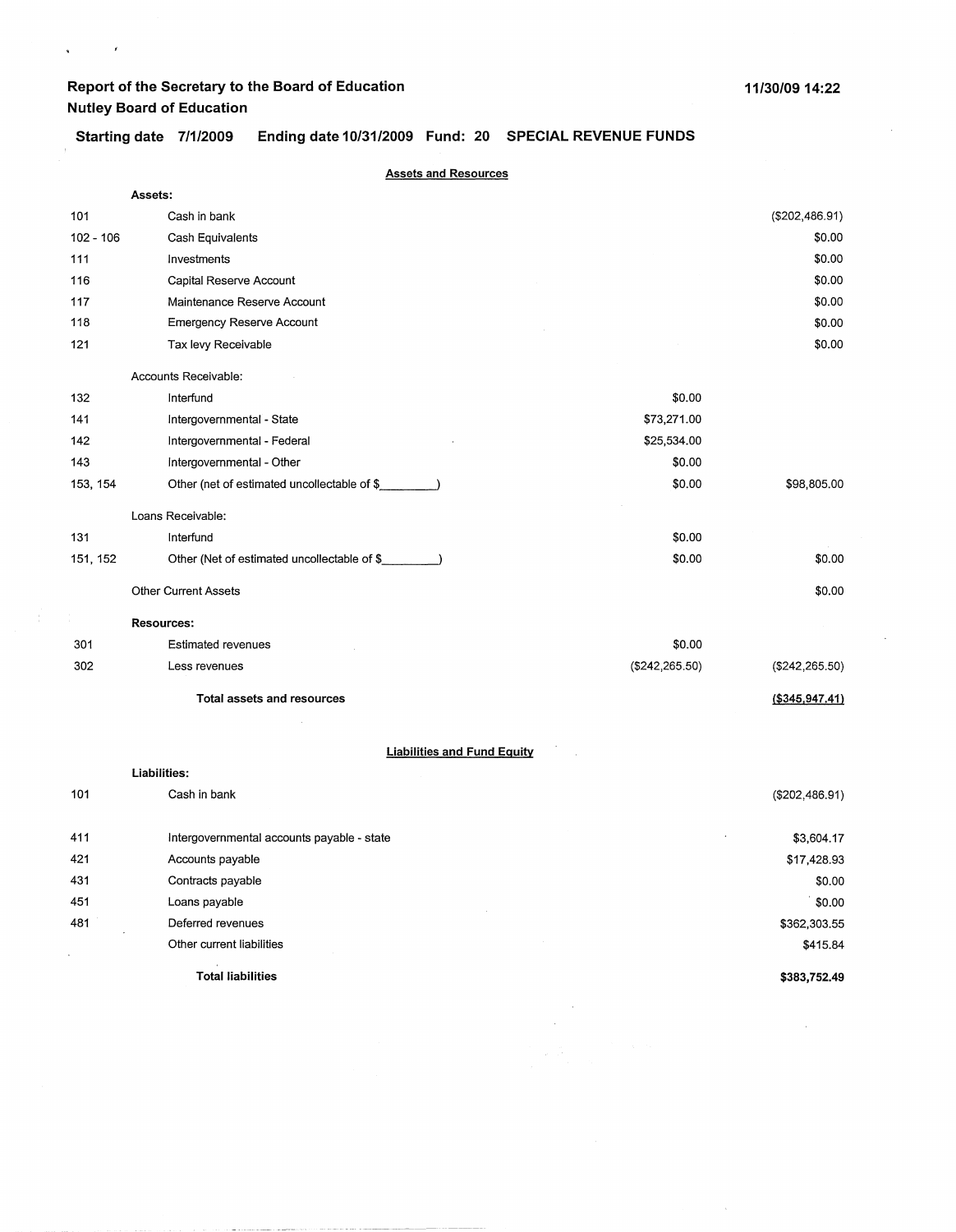#### **Starting date 7/1/2009 Ending date 10/31/2009 Fund: 20 SPECIAL REVENUE FUNDS**

|             | Appropriated:                              |                 |                 |                  |                  |
|-------------|--------------------------------------------|-----------------|-----------------|------------------|------------------|
| 753,754     | Reserve for encumbrances                   |                 |                 | \$74,646.04      |                  |
| 761         | Capital reserve account - July             |                 | \$0.00          |                  |                  |
| 604         | Add: Increase in capital reserve           |                 | \$0.00          |                  |                  |
| 307         | Less: Bud. w/d cap. reserve eligible costs |                 | \$0.00          |                  |                  |
| 309         | Less: Bud. w/d cap. reserve excess costs   |                 | \$0.00          | \$0.00           |                  |
| 764         | Maintenance reserve account - July         |                 | \$0.00          |                  |                  |
| 606         | Add: Increase in maintenance reserve       |                 | \$0.00          |                  |                  |
| 310         | Less: Bud. w/d from maintenance reserve    |                 | \$0.00          | \$0.00           |                  |
| 768         | Waiver offset reserve - July 1, 2____      |                 | \$0.00          |                  |                  |
| 609         | Add: Increase in waiver offset reserve     |                 | \$0.00          |                  |                  |
| 314         | Less: Bud. w/d from waiver offset reserve  |                 | \$0.00          | \$0.00           |                  |
| 762         | Adult education programs                   |                 |                 | \$0.00           |                  |
| 751,752,76x | Other reserves                             |                 |                 | \$0.00           |                  |
| 601         | Appropriations                             |                 | \$1,645,584.99  |                  |                  |
| 602         | Less: Expenditures                         | (\$222,859.60)  |                 |                  |                  |
|             | Less: Encumbrances                         | ( \$74, 646.04) | (\$297,505.64)  | \$1,348,079.35   |                  |
|             | Total appropriated                         |                 |                 | \$1,422,725.39   |                  |
|             | Unappropriated:                            |                 |                 |                  |                  |
| 770         | Fund balance, July 1                       |                 |                 | ( \$506, 840.30) |                  |
| 303         | Budgeted fund balance                      |                 |                 | (\$1,645,584.99) |                  |
|             | Total fund balance                         |                 |                 |                  | (\$729,699.90)   |
|             | Total liabilities and fund equity          |                 |                 |                  | ( \$345, 947.41) |
|             | Recapitulation of Budgeted Fund Balance:   |                 |                 |                  |                  |
|             |                                            |                 | <b>Budgeted</b> | <b>Actual</b>    | Variance         |
|             | Appropriations                             |                 | \$1,645,584.99  | \$297,505.64     | \$1,348,079.35   |
|             | Revenues                                   |                 | \$0.00          | (\$242, 265.50)  | \$242,265.50     |
|             | Subtotal                                   |                 | \$1,645,584.99  | \$55,240.14      | \$1,590,344.85   |

Budgeted fund balance

Subtotal

Subtotal

Change in capital reserve account: Plus - Increase in reserve Less - Withdrawal from reserve

Change in waiver offset reserve account: Plus - Increase in reserve Less - Withdrawal from reserve

Less: Adjustment for prior year

Prepared and submitted by :

 $11/30/04$ 

\$0.00 \$0.00

\$0.00 \$0.00 \$1,645,584.99 \$0.00 \$1,645,584.99

\$1,645,584.99

Board Secretary

Date

\$0.00 \$0.00 \$55,240.14

\$0.00 \$0.00 \$55,240.14 \$0.00 \$55,240.14

\$0.00 \$0.00

\$0.00 \$0.00

\$0.00

\$1,590,344.85

\$1,590,344.85

\$1,590,344.85

#### **11/30/0914:22**

**Fund Balance:**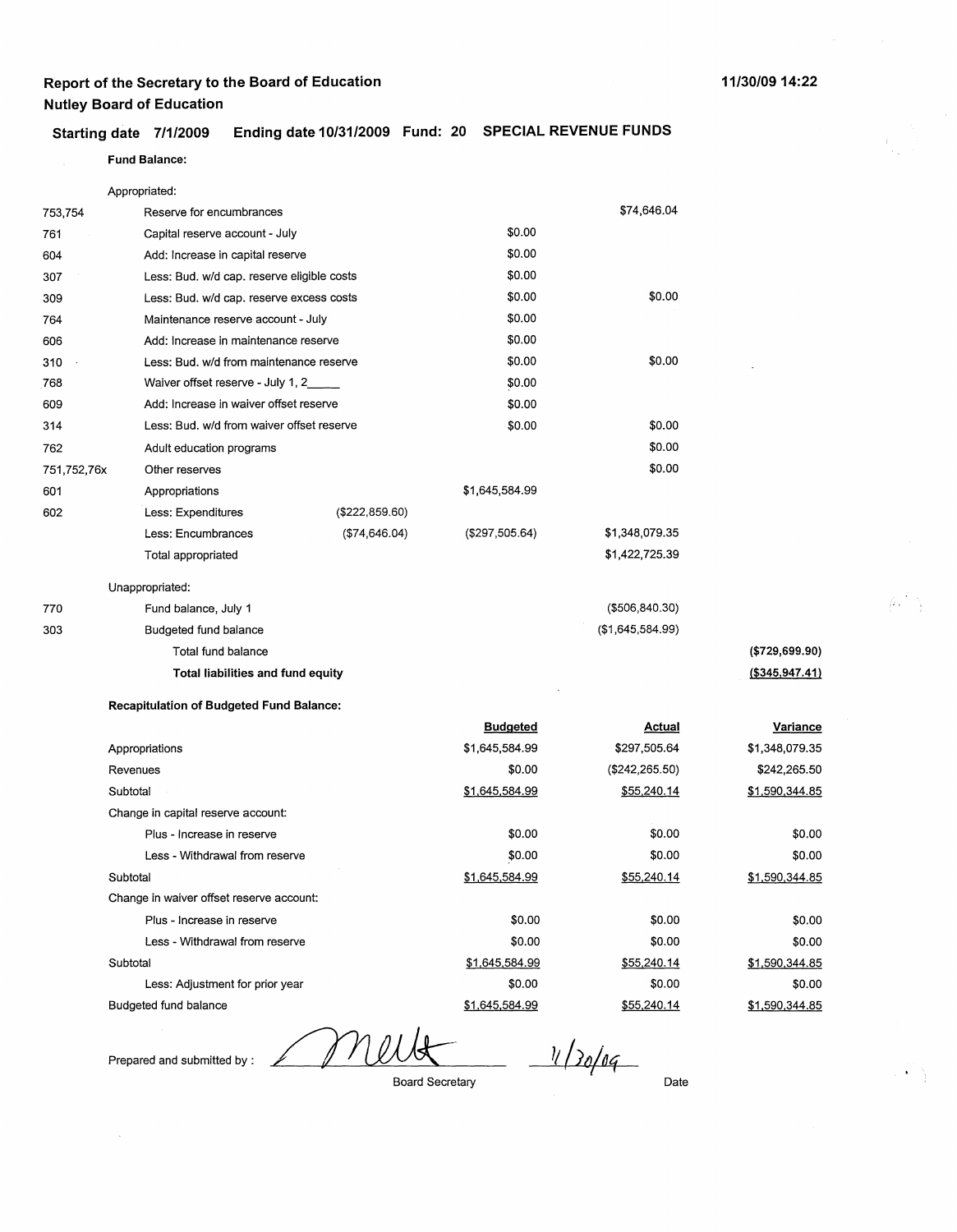$\sqrt{\frac{1}{2}}$  and  $\sqrt{\frac{1}{2}}$ 

### **Starting date 7/1/2009 Ending date 10/31/2009 Fund: 30 CAPITAL PROJECTS FUNDS**

|             | <b>Assets and Resources</b>                 |                          |
|-------------|---------------------------------------------|--------------------------|
|             | Assets:                                     |                          |
| 101         | Cash in bank                                | \$20,778,841.27          |
| $102 - 106$ | Cash Equivalents                            | \$0.00                   |
| 111         | Investments                                 | \$0.00                   |
| 116         | Capital Reserve Account                     | \$0.00                   |
| 117         | Maintenance Reserve Account                 | \$0.00                   |
| 118         | <b>Emergency Reserve Account</b>            | \$0.00                   |
| 121         | Tax levy Receivable                         | \$0.00                   |
|             | Accounts Receivable:                        |                          |
| 132         | Interfund<br>\$822,631.38                   |                          |
| 141         | Intergovernmental - State<br>\$1,885,104.04 |                          |
| 142         | Intergovernmental - Federal                 | \$0.00                   |
| 143         | \$40,000.00<br>Intergovernmental - Other    |                          |
| 153, 154    | Other (net of estimated uncollectable of \$ | \$0.00<br>\$2,747,735.42 |
|             | Loans Receivable:                           |                          |
| 131         | Interfund                                   | \$0.00                   |
| 151, 152    | Other (Net of estimated uncollectable of \$ | \$0.00<br>\$0.00         |
|             | <b>Other Current Assets</b>                 | \$0.00                   |
|             | <b>Resources:</b>                           |                          |
| 301         | <b>Estimated revenues</b>                   | \$0.00                   |
| 302         | (\$3,910.77)<br>Less revenues               | (\$3,910.77)             |
|             | <b>Total assets and resources</b>           | \$23,522,665.92          |
|             | <b>Liabilities and Fund Equity</b>          |                          |
|             | Liabilities:                                |                          |
|             |                                             |                          |
| 411         | Intergovernmental accounts payable - state  | \$0.00                   |

|     | <b>Total liabilities</b>               | \$1,954,272.32                                                                                    |
|-----|----------------------------------------|---------------------------------------------------------------------------------------------------|
|     | Other current liabilities              | \$1,263,718.82                                                                                    |
| 481 | Deferred revenues                      | \$567,532.00                                                                                      |
| 451 | Loans payable                          | \$0.00                                                                                            |
| 431 | Contracts payable                      | \$0.00                                                                                            |
| 421 | Accounts payable                       | \$123,021.50                                                                                      |
| .   | morgovornmontal accounts payable clate | $\bullet\hspace{-1.7mm}\bullet\hspace{-1.7mm}\bullet\hspace{-1.7mm}\bullet\hspace{-1.7mm}\bullet$ |

 $\label{eq:2.1} \frac{1}{2\pi}\sum_{i=1}^N\frac{1}{2\pi\sqrt{2\pi}}\int_{0}^{\pi}d\tau\int_{0}^{\pi}d\tau\int_{0}^{\pi}d\tau\int_{0}^{\pi}d\tau\int_{0}^{\pi}d\tau\int_{0}^{\pi}d\tau\int_{0}^{\pi}d\tau\int_{0}^{\pi}d\tau\int_{0}^{\pi}d\tau\int_{0}^{\pi}d\tau\int_{0}^{\pi}d\tau\int_{0}^{\pi}d\tau\int_{0}^{\pi}d\tau\int_{0}^{\pi}d\tau\int_{0}^{\pi}d\$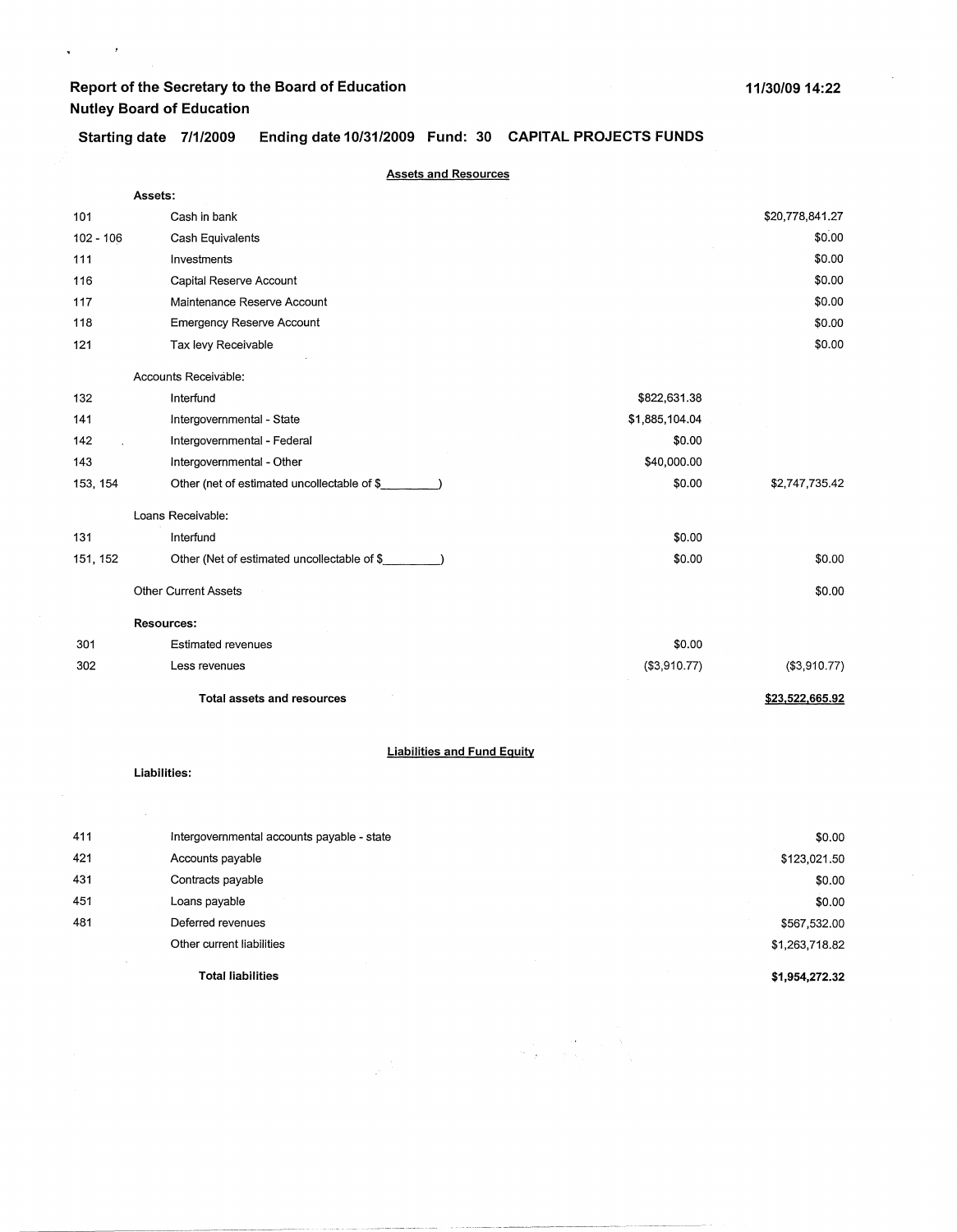### **Starting date 7/1/2009 Ending date 10/31/2009 Fund: 30 CAPITAL PROJECTS FUNDS**

**Fund Balance:** 

| \$10,518,707.53<br>Reserve for encumbrances<br>753,754<br>\$0.00<br>761<br>Capital reserve account - July<br>\$0.00<br>Add: Increase in capital reserve<br>604<br>\$0.00<br>Less: Bud. w/d cap. reserve eligible costs<br>307<br>\$0.00<br>\$0.00<br>Less: Bud. w/d cap. reserve excess costs<br>309<br>\$0.00<br>764<br>Maintenance reserve account - July<br>\$0.00<br>Add: Increase in maintenance reserve<br>606<br>\$0.00<br>\$0.00<br>Less: Bud. w/d from maintenance reserve<br>310<br>Waiver offset reserve - July 1, 2_<br>\$0.00<br>768<br>Add: Increase in waiver offset reserve<br>\$0.00<br>609<br>Less: Bud. w/d from waiver offset reserve<br>\$0.00<br>\$0.00<br>314<br>\$0.00<br>Adult education programs<br>762<br>\$0.00<br>751,752,76x<br>Other reserves<br>\$14,213,613.07<br>601<br>Appropriations<br>602<br>Less: Expenditures<br>(\$4,287,670.38)<br>(\$468,839.17)<br>(\$10,394,781.86)<br>(\$14,682,452.24)<br>Less: Encumbrances<br>\$10,049,868.36<br>Total appropriated<br>Unappropriated:<br>\$11,518,525.24<br>770<br>Fund balance, July 1<br>\$0.00<br>Budgeted fund balance<br>303<br>Total fund balance<br>\$21,568,393.60<br>Total liabilities and fund equity<br>\$23,522,665.92<br><b>Recapitulation of Budgeted Fund Balance:</b><br><b>Budgeted</b><br><b>Actual</b><br><b>Variance</b><br>\$14,213,613.07<br>\$14,682,452.24<br>(\$468,839.17)<br>Appropriations<br>(\$3,910.77)<br>\$3,910.77<br>Revenues<br>\$0.00<br>Subtotal<br>\$14,213,613.07<br>\$14,678,541.47<br>( \$464, 928.40)<br>Change in capital reserve account:<br>\$0.00<br>Plus - Increase in reserve<br>\$0.00<br>\$0.00<br>Less - Withdrawal from reserve<br>\$0.00<br>\$0.00<br>\$0.00<br>\$14,213,613.07<br>\$14,678,541.47<br>( \$464, 928.40)<br>Subtotal<br>Change in waiver offset reserve account:<br>\$0.00<br>Plus - Increase in reserve<br>\$0.00<br>\$0.00<br>Less - Withdrawal from reserve<br>\$0.00<br>\$0.00<br>\$0.00<br>Subtotal<br>\$14,213,613.07<br>\$14,678,541.47<br>( \$464, 928.40)<br>Less: Adjustment for prior year<br>(\$14,213,613.07)<br>(\$14,213,613.07)<br>\$0.00<br>Budgeted fund balance<br>\$464,928.40<br>\$0.00<br>( \$464, 928.40) | Appropriated: |  |  |
|----------------------------------------------------------------------------------------------------------------------------------------------------------------------------------------------------------------------------------------------------------------------------------------------------------------------------------------------------------------------------------------------------------------------------------------------------------------------------------------------------------------------------------------------------------------------------------------------------------------------------------------------------------------------------------------------------------------------------------------------------------------------------------------------------------------------------------------------------------------------------------------------------------------------------------------------------------------------------------------------------------------------------------------------------------------------------------------------------------------------------------------------------------------------------------------------------------------------------------------------------------------------------------------------------------------------------------------------------------------------------------------------------------------------------------------------------------------------------------------------------------------------------------------------------------------------------------------------------------------------------------------------------------------------------------------------------------------------------------------------------------------------------------------------------------------------------------------------------------------------------------------------------------------------------------------------------------------------------------------------------------------------------------------------------------------------------------------------------------------------------------------------------------------------------------------|---------------|--|--|
|                                                                                                                                                                                                                                                                                                                                                                                                                                                                                                                                                                                                                                                                                                                                                                                                                                                                                                                                                                                                                                                                                                                                                                                                                                                                                                                                                                                                                                                                                                                                                                                                                                                                                                                                                                                                                                                                                                                                                                                                                                                                                                                                                                                        |               |  |  |
|                                                                                                                                                                                                                                                                                                                                                                                                                                                                                                                                                                                                                                                                                                                                                                                                                                                                                                                                                                                                                                                                                                                                                                                                                                                                                                                                                                                                                                                                                                                                                                                                                                                                                                                                                                                                                                                                                                                                                                                                                                                                                                                                                                                        |               |  |  |
|                                                                                                                                                                                                                                                                                                                                                                                                                                                                                                                                                                                                                                                                                                                                                                                                                                                                                                                                                                                                                                                                                                                                                                                                                                                                                                                                                                                                                                                                                                                                                                                                                                                                                                                                                                                                                                                                                                                                                                                                                                                                                                                                                                                        |               |  |  |
|                                                                                                                                                                                                                                                                                                                                                                                                                                                                                                                                                                                                                                                                                                                                                                                                                                                                                                                                                                                                                                                                                                                                                                                                                                                                                                                                                                                                                                                                                                                                                                                                                                                                                                                                                                                                                                                                                                                                                                                                                                                                                                                                                                                        |               |  |  |
|                                                                                                                                                                                                                                                                                                                                                                                                                                                                                                                                                                                                                                                                                                                                                                                                                                                                                                                                                                                                                                                                                                                                                                                                                                                                                                                                                                                                                                                                                                                                                                                                                                                                                                                                                                                                                                                                                                                                                                                                                                                                                                                                                                                        |               |  |  |
|                                                                                                                                                                                                                                                                                                                                                                                                                                                                                                                                                                                                                                                                                                                                                                                                                                                                                                                                                                                                                                                                                                                                                                                                                                                                                                                                                                                                                                                                                                                                                                                                                                                                                                                                                                                                                                                                                                                                                                                                                                                                                                                                                                                        |               |  |  |
|                                                                                                                                                                                                                                                                                                                                                                                                                                                                                                                                                                                                                                                                                                                                                                                                                                                                                                                                                                                                                                                                                                                                                                                                                                                                                                                                                                                                                                                                                                                                                                                                                                                                                                                                                                                                                                                                                                                                                                                                                                                                                                                                                                                        |               |  |  |
|                                                                                                                                                                                                                                                                                                                                                                                                                                                                                                                                                                                                                                                                                                                                                                                                                                                                                                                                                                                                                                                                                                                                                                                                                                                                                                                                                                                                                                                                                                                                                                                                                                                                                                                                                                                                                                                                                                                                                                                                                                                                                                                                                                                        |               |  |  |
|                                                                                                                                                                                                                                                                                                                                                                                                                                                                                                                                                                                                                                                                                                                                                                                                                                                                                                                                                                                                                                                                                                                                                                                                                                                                                                                                                                                                                                                                                                                                                                                                                                                                                                                                                                                                                                                                                                                                                                                                                                                                                                                                                                                        |               |  |  |
|                                                                                                                                                                                                                                                                                                                                                                                                                                                                                                                                                                                                                                                                                                                                                                                                                                                                                                                                                                                                                                                                                                                                                                                                                                                                                                                                                                                                                                                                                                                                                                                                                                                                                                                                                                                                                                                                                                                                                                                                                                                                                                                                                                                        |               |  |  |
|                                                                                                                                                                                                                                                                                                                                                                                                                                                                                                                                                                                                                                                                                                                                                                                                                                                                                                                                                                                                                                                                                                                                                                                                                                                                                                                                                                                                                                                                                                                                                                                                                                                                                                                                                                                                                                                                                                                                                                                                                                                                                                                                                                                        |               |  |  |
|                                                                                                                                                                                                                                                                                                                                                                                                                                                                                                                                                                                                                                                                                                                                                                                                                                                                                                                                                                                                                                                                                                                                                                                                                                                                                                                                                                                                                                                                                                                                                                                                                                                                                                                                                                                                                                                                                                                                                                                                                                                                                                                                                                                        |               |  |  |
|                                                                                                                                                                                                                                                                                                                                                                                                                                                                                                                                                                                                                                                                                                                                                                                                                                                                                                                                                                                                                                                                                                                                                                                                                                                                                                                                                                                                                                                                                                                                                                                                                                                                                                                                                                                                                                                                                                                                                                                                                                                                                                                                                                                        |               |  |  |
|                                                                                                                                                                                                                                                                                                                                                                                                                                                                                                                                                                                                                                                                                                                                                                                                                                                                                                                                                                                                                                                                                                                                                                                                                                                                                                                                                                                                                                                                                                                                                                                                                                                                                                                                                                                                                                                                                                                                                                                                                                                                                                                                                                                        |               |  |  |
|                                                                                                                                                                                                                                                                                                                                                                                                                                                                                                                                                                                                                                                                                                                                                                                                                                                                                                                                                                                                                                                                                                                                                                                                                                                                                                                                                                                                                                                                                                                                                                                                                                                                                                                                                                                                                                                                                                                                                                                                                                                                                                                                                                                        |               |  |  |
|                                                                                                                                                                                                                                                                                                                                                                                                                                                                                                                                                                                                                                                                                                                                                                                                                                                                                                                                                                                                                                                                                                                                                                                                                                                                                                                                                                                                                                                                                                                                                                                                                                                                                                                                                                                                                                                                                                                                                                                                                                                                                                                                                                                        |               |  |  |
|                                                                                                                                                                                                                                                                                                                                                                                                                                                                                                                                                                                                                                                                                                                                                                                                                                                                                                                                                                                                                                                                                                                                                                                                                                                                                                                                                                                                                                                                                                                                                                                                                                                                                                                                                                                                                                                                                                                                                                                                                                                                                                                                                                                        |               |  |  |
|                                                                                                                                                                                                                                                                                                                                                                                                                                                                                                                                                                                                                                                                                                                                                                                                                                                                                                                                                                                                                                                                                                                                                                                                                                                                                                                                                                                                                                                                                                                                                                                                                                                                                                                                                                                                                                                                                                                                                                                                                                                                                                                                                                                        |               |  |  |
|                                                                                                                                                                                                                                                                                                                                                                                                                                                                                                                                                                                                                                                                                                                                                                                                                                                                                                                                                                                                                                                                                                                                                                                                                                                                                                                                                                                                                                                                                                                                                                                                                                                                                                                                                                                                                                                                                                                                                                                                                                                                                                                                                                                        |               |  |  |
|                                                                                                                                                                                                                                                                                                                                                                                                                                                                                                                                                                                                                                                                                                                                                                                                                                                                                                                                                                                                                                                                                                                                                                                                                                                                                                                                                                                                                                                                                                                                                                                                                                                                                                                                                                                                                                                                                                                                                                                                                                                                                                                                                                                        |               |  |  |
|                                                                                                                                                                                                                                                                                                                                                                                                                                                                                                                                                                                                                                                                                                                                                                                                                                                                                                                                                                                                                                                                                                                                                                                                                                                                                                                                                                                                                                                                                                                                                                                                                                                                                                                                                                                                                                                                                                                                                                                                                                                                                                                                                                                        |               |  |  |
|                                                                                                                                                                                                                                                                                                                                                                                                                                                                                                                                                                                                                                                                                                                                                                                                                                                                                                                                                                                                                                                                                                                                                                                                                                                                                                                                                                                                                                                                                                                                                                                                                                                                                                                                                                                                                                                                                                                                                                                                                                                                                                                                                                                        |               |  |  |
|                                                                                                                                                                                                                                                                                                                                                                                                                                                                                                                                                                                                                                                                                                                                                                                                                                                                                                                                                                                                                                                                                                                                                                                                                                                                                                                                                                                                                                                                                                                                                                                                                                                                                                                                                                                                                                                                                                                                                                                                                                                                                                                                                                                        |               |  |  |
|                                                                                                                                                                                                                                                                                                                                                                                                                                                                                                                                                                                                                                                                                                                                                                                                                                                                                                                                                                                                                                                                                                                                                                                                                                                                                                                                                                                                                                                                                                                                                                                                                                                                                                                                                                                                                                                                                                                                                                                                                                                                                                                                                                                        |               |  |  |
|                                                                                                                                                                                                                                                                                                                                                                                                                                                                                                                                                                                                                                                                                                                                                                                                                                                                                                                                                                                                                                                                                                                                                                                                                                                                                                                                                                                                                                                                                                                                                                                                                                                                                                                                                                                                                                                                                                                                                                                                                                                                                                                                                                                        |               |  |  |
|                                                                                                                                                                                                                                                                                                                                                                                                                                                                                                                                                                                                                                                                                                                                                                                                                                                                                                                                                                                                                                                                                                                                                                                                                                                                                                                                                                                                                                                                                                                                                                                                                                                                                                                                                                                                                                                                                                                                                                                                                                                                                                                                                                                        |               |  |  |
|                                                                                                                                                                                                                                                                                                                                                                                                                                                                                                                                                                                                                                                                                                                                                                                                                                                                                                                                                                                                                                                                                                                                                                                                                                                                                                                                                                                                                                                                                                                                                                                                                                                                                                                                                                                                                                                                                                                                                                                                                                                                                                                                                                                        |               |  |  |
|                                                                                                                                                                                                                                                                                                                                                                                                                                                                                                                                                                                                                                                                                                                                                                                                                                                                                                                                                                                                                                                                                                                                                                                                                                                                                                                                                                                                                                                                                                                                                                                                                                                                                                                                                                                                                                                                                                                                                                                                                                                                                                                                                                                        |               |  |  |
|                                                                                                                                                                                                                                                                                                                                                                                                                                                                                                                                                                                                                                                                                                                                                                                                                                                                                                                                                                                                                                                                                                                                                                                                                                                                                                                                                                                                                                                                                                                                                                                                                                                                                                                                                                                                                                                                                                                                                                                                                                                                                                                                                                                        |               |  |  |
|                                                                                                                                                                                                                                                                                                                                                                                                                                                                                                                                                                                                                                                                                                                                                                                                                                                                                                                                                                                                                                                                                                                                                                                                                                                                                                                                                                                                                                                                                                                                                                                                                                                                                                                                                                                                                                                                                                                                                                                                                                                                                                                                                                                        |               |  |  |
|                                                                                                                                                                                                                                                                                                                                                                                                                                                                                                                                                                                                                                                                                                                                                                                                                                                                                                                                                                                                                                                                                                                                                                                                                                                                                                                                                                                                                                                                                                                                                                                                                                                                                                                                                                                                                                                                                                                                                                                                                                                                                                                                                                                        |               |  |  |
|                                                                                                                                                                                                                                                                                                                                                                                                                                                                                                                                                                                                                                                                                                                                                                                                                                                                                                                                                                                                                                                                                                                                                                                                                                                                                                                                                                                                                                                                                                                                                                                                                                                                                                                                                                                                                                                                                                                                                                                                                                                                                                                                                                                        |               |  |  |
|                                                                                                                                                                                                                                                                                                                                                                                                                                                                                                                                                                                                                                                                                                                                                                                                                                                                                                                                                                                                                                                                                                                                                                                                                                                                                                                                                                                                                                                                                                                                                                                                                                                                                                                                                                                                                                                                                                                                                                                                                                                                                                                                                                                        |               |  |  |
|                                                                                                                                                                                                                                                                                                                                                                                                                                                                                                                                                                                                                                                                                                                                                                                                                                                                                                                                                                                                                                                                                                                                                                                                                                                                                                                                                                                                                                                                                                                                                                                                                                                                                                                                                                                                                                                                                                                                                                                                                                                                                                                                                                                        |               |  |  |
|                                                                                                                                                                                                                                                                                                                                                                                                                                                                                                                                                                                                                                                                                                                                                                                                                                                                                                                                                                                                                                                                                                                                                                                                                                                                                                                                                                                                                                                                                                                                                                                                                                                                                                                                                                                                                                                                                                                                                                                                                                                                                                                                                                                        |               |  |  |
|                                                                                                                                                                                                                                                                                                                                                                                                                                                                                                                                                                                                                                                                                                                                                                                                                                                                                                                                                                                                                                                                                                                                                                                                                                                                                                                                                                                                                                                                                                                                                                                                                                                                                                                                                                                                                                                                                                                                                                                                                                                                                                                                                                                        |               |  |  |
|                                                                                                                                                                                                                                                                                                                                                                                                                                                                                                                                                                                                                                                                                                                                                                                                                                                                                                                                                                                                                                                                                                                                                                                                                                                                                                                                                                                                                                                                                                                                                                                                                                                                                                                                                                                                                                                                                                                                                                                                                                                                                                                                                                                        |               |  |  |

Prepared and submitted by :

 $\mathbb{Z}$   $m$  $\underbrace{U\cancel{K}}_{\text{Board Secretary}}$   $\underbrace{I\cancel{I}\}30\cancel{09}$ 

Date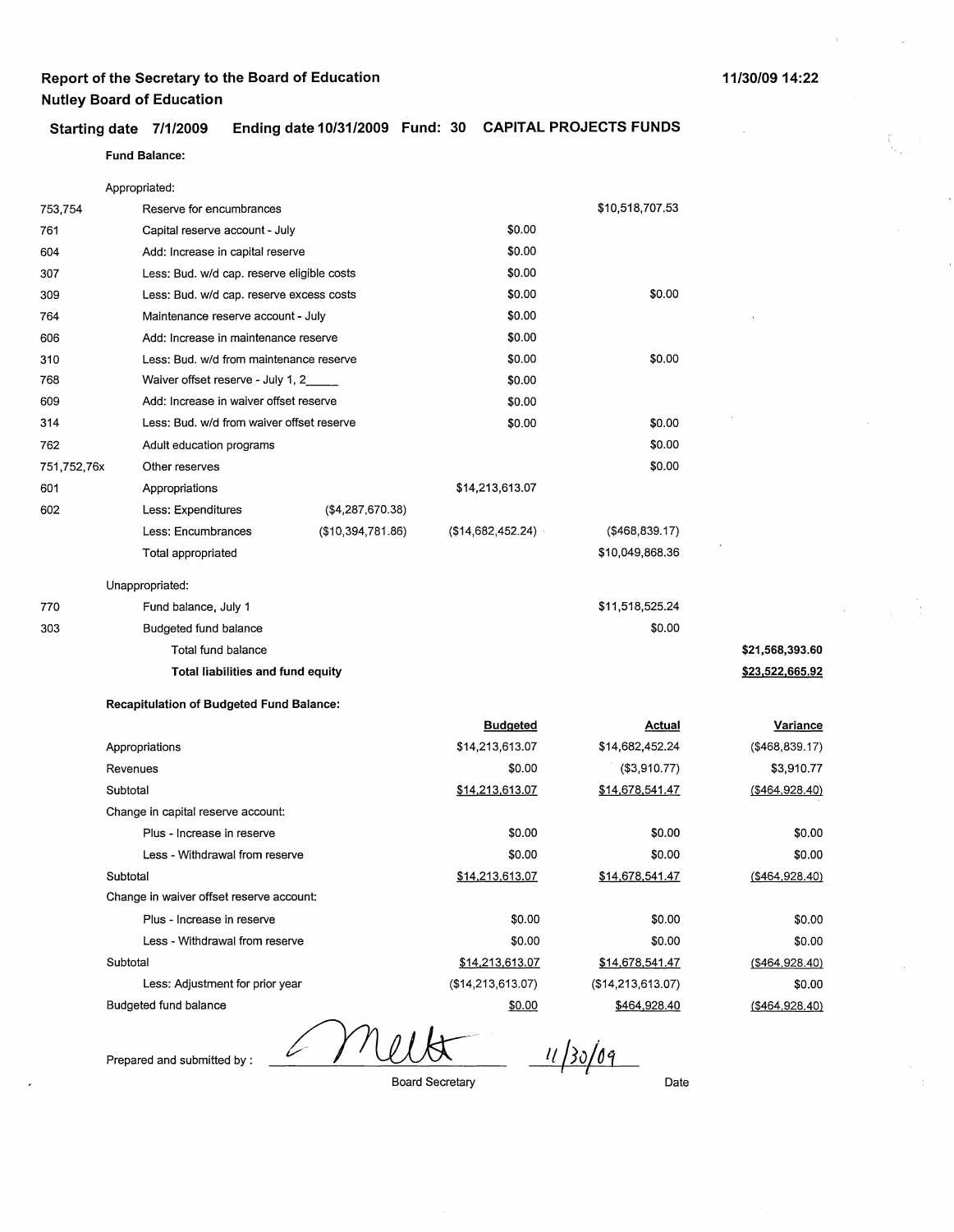$\mathbf{q}^{\left(1\right)}$ 

 $\sim$   $\sim$ 

### **Starting date 7/1/2009 Ending date 10/31/2009 Fund: 40 DEBT SERVICE FUNDS**

|             | <b>Assets and Resources</b>                 |                  |                   |
|-------------|---------------------------------------------|------------------|-------------------|
|             | Assets:                                     |                  |                   |
| 101         | Cash in bank                                |                  | \$1,253,972.00    |
| $102 - 106$ | Cash Equivalents                            |                  | \$0.00            |
| 111         | Investments                                 |                  | \$0.00            |
| 116         | Capital Reserve Account                     |                  | \$0.00            |
| 117         | Maintenance Reserve Account                 |                  | \$0.00            |
| 118         | <b>Emergency Reserve Account</b>            |                  | \$0.00            |
| 121         | Tax levy Receivable                         |                  | \$0.00            |
|             | Accounts Receivable:                        |                  |                   |
| 132         | Interfund                                   | \$21,747.60      |                   |
| 141         | Intergovernmental - State                   | \$0.00           |                   |
| 142         | Intergovernmental - Federal                 | \$0.00           |                   |
| 143         | Intergovernmental - Other                   | \$0.00           |                   |
| 153, 154    | Other (net of estimated uncollectable of \$ | \$0.00           | \$21,747.60       |
|             | Loans Receivable:                           |                  |                   |
| 131         | Interfund                                   | \$0.00           |                   |
| 151, 152    | Other (Net of estimated uncollectable of \$ | \$0.00           | \$0.00            |
|             | <b>Other Current Assets</b>                 |                  | \$0.00            |
|             | <b>Resources:</b>                           |                  |                   |
| 301         | <b>Estimated revenues</b>                   | \$0.00           |                   |
| 302         | Less revenues                               | (\$3,299,246.00) | (\$3,299,246.00)  |
|             | <b>Total assets and resources</b>           |                  | ( \$2,023,526.40) |
|             | <b>Liabilities and Fund Equity</b>          |                  |                   |
|             | Liabilities:                                |                  |                   |
|             |                                             |                  |                   |
| 411         | Intergovernmental accounts payable - state  |                  | \$0.00            |
| 421         | Accounts payable                            |                  | \$0.00            |
| 431         | Contracts payable                           |                  | \$0.00            |
| 451         | Loans payable                               |                  | \$0.00            |

 $\label{eq:2} \begin{split} \frac{\partial \mathbf{v}}{\partial t} &= \sum_{i=1}^n \frac{1}{\mathbf{v}_i^2} \mathbf{v}_i^2 \mathbf{v}_i^2, \end{split}$ 

 $\frac{1}{\sqrt{2}}\left(\frac{1}{2}\right)^{2} \frac{1}{2} \left(\frac{1}{2}\right)^{2}$ 

 $\ddot{\phantom{a}}$ 

**Total liabilities** 

Deferred revenues Other current liabilities

481

 $\hspace{0.1mm}\big)$ 

**\$21,746.38** 

\$0.00 \$21,746.38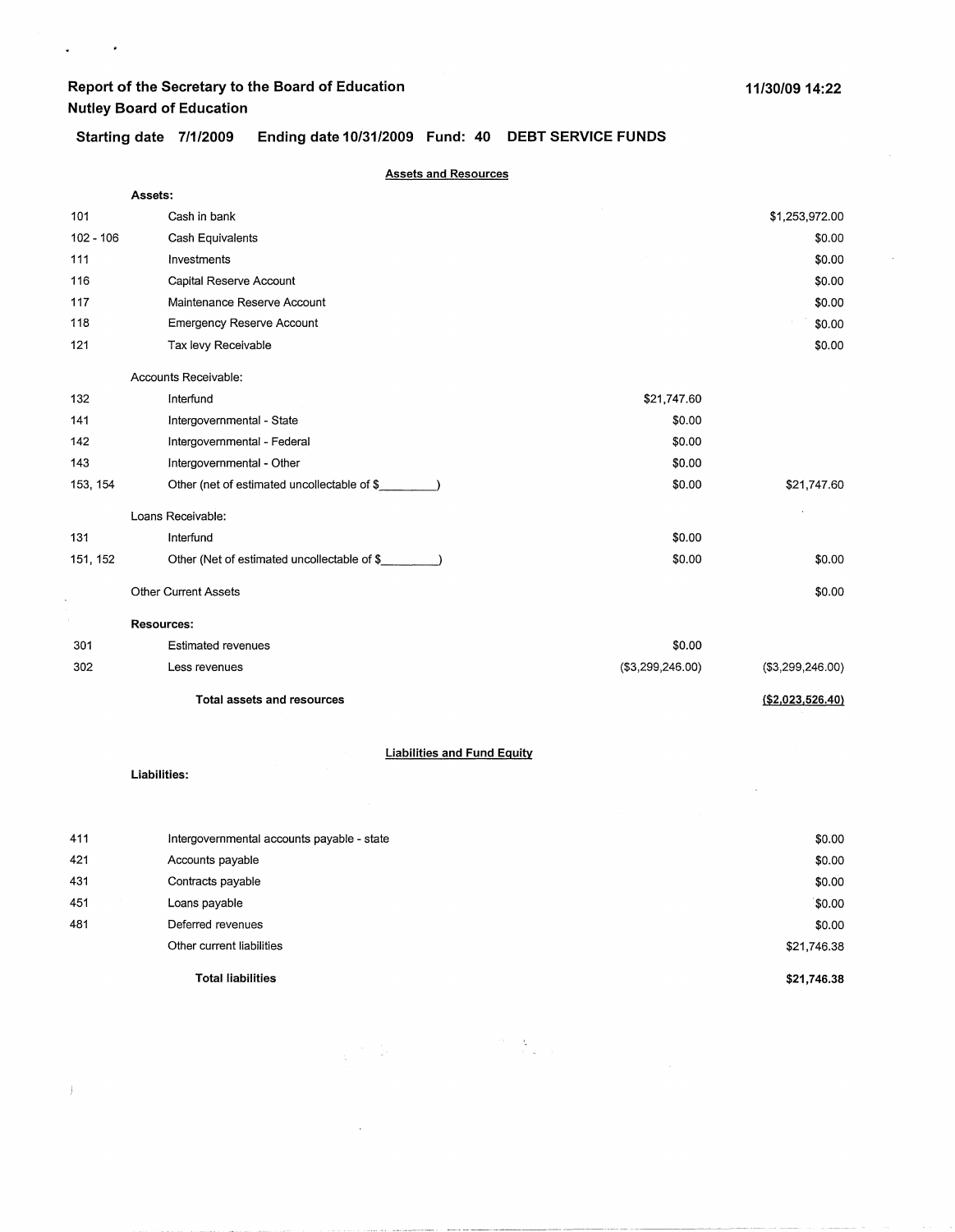### **Starting date 7/1/2009 Ending date 10/31/2009 Fund: 40 DEBT SERVICE FUNDS**

#### **Fund Balance:**

|             | Appropriated:                                   |                  |                  |                      |                   |
|-------------|-------------------------------------------------|------------------|------------------|----------------------|-------------------|
| 753,754     | Reserve for encumbrances                        |                  |                  | \$0.00               |                   |
| 761         | Capital reserve account - July                  |                  | \$0.00           |                      |                   |
| 604         | Add: Increase in capital reserve                |                  | \$0.00           |                      |                   |
| 307         | Less: Bud. w/d cap. reserve eligible costs      |                  | \$0.00           |                      |                   |
| 309         | Less: Bud. w/d cap. reserve excess costs        |                  | \$0.00           | \$0.00               |                   |
| 764         | Maintenance reserve account - July              |                  | \$0.00           |                      |                   |
| 606         | Add: Increase in maintenance reserve            |                  | \$0.00           |                      |                   |
| 310         | Less: Bud. w/d from maintenance reserve         |                  | \$0.00           | \$0.00               |                   |
| 768         | Waiver offset reserve - July 1, 2               |                  | \$0.00           |                      |                   |
| 609         | Add: Increase in waiver offset reserve          |                  | \$0.00           |                      |                   |
| 314         | Less: Bud. w/d from waiver offset reserve       |                  | \$0.00           | \$0.00               |                   |
| 762         | Adult education programs                        |                  |                  | \$0.00               |                   |
| 751,752,76x | Other reserves                                  |                  |                  | \$0.00               |                   |
| 601         | Appropriations                                  |                  | \$3,741,749.00   |                      |                   |
| 602         | Less: Expenditures                              | (\$2,045,274.25) |                  |                      |                   |
|             | Less: Encumbrances                              | \$0.00           | (\$2,045,274.25) | \$1,696,474.75       |                   |
|             | Total appropriated                              |                  |                  | \$1,696,474.75       |                   |
|             | Unappropriated:                                 |                  |                  |                      |                   |
| 770         | Fund balance, July 1                            |                  |                  | \$0.97               |                   |
| 303         | Budgeted fund balance                           |                  |                  | (\$3,741,749.00)     |                   |
|             | Total fund balance                              |                  |                  |                      | (\$2,045,273.28)  |
|             | Total liabilities and fund equity               |                  |                  |                      | ( \$2,023,526.90) |
|             | <b>Recapitulation of Budgeted Fund Balance:</b> |                  |                  |                      |                   |
|             |                                                 |                  | <b>Budgeted</b>  | <u>Actual</u>        | <u>Variance</u>   |
|             | Appropriations                                  |                  | \$3,741,749.00   | \$2,045,274.25       | \$1,696,474.75    |
|             | Revenues                                        |                  | \$0.00           | (\$3,299,246.00)     | \$3,299,246.00    |
|             | Subtotal                                        |                  | \$3,741,749.00   | ( \$1,253,971.75)    | \$4,995,720.75    |
|             | Change in capital reserve account:              |                  |                  |                      |                   |
|             | Plus - Increase in reserve                      |                  | \$0.00           | \$0.00               | \$0.00            |
|             | Less - Withdrawal from reserve                  |                  | \$0.00           | \$0.00               | \$0.00            |
|             | Subtotal                                        |                  | \$3,741,749.00   | ( \$1, 253, 971, 75) | \$4,995,720.75    |
|             | Change in waiver offset reserve account:        |                  |                  |                      |                   |
|             | Plus - Increase in reserve                      |                  | \$0.00           | \$0.00               | \$0.00            |
|             | Less - Withdrawal from reserve                  |                  | \$0.00           | \$0.00               | \$0.00            |

Budgeted fund balance

Subtotal

0 V

Prepared and submitted by :

Less: Adjustment for prior year

Board Secretary

\$3,741,749.00 \$0.00

\$3,741,749.00

 $11/38/09$ 

(\$1,253,971.75)

(\$1.253,971.75)

Date

\$0.00

 $\Big(\Big|_{\infty}$ 

**(\$2,023,526.90)** 

\$0.00 \$0.00 \$4,995,720.75 \$0.00

\$4,995,720.75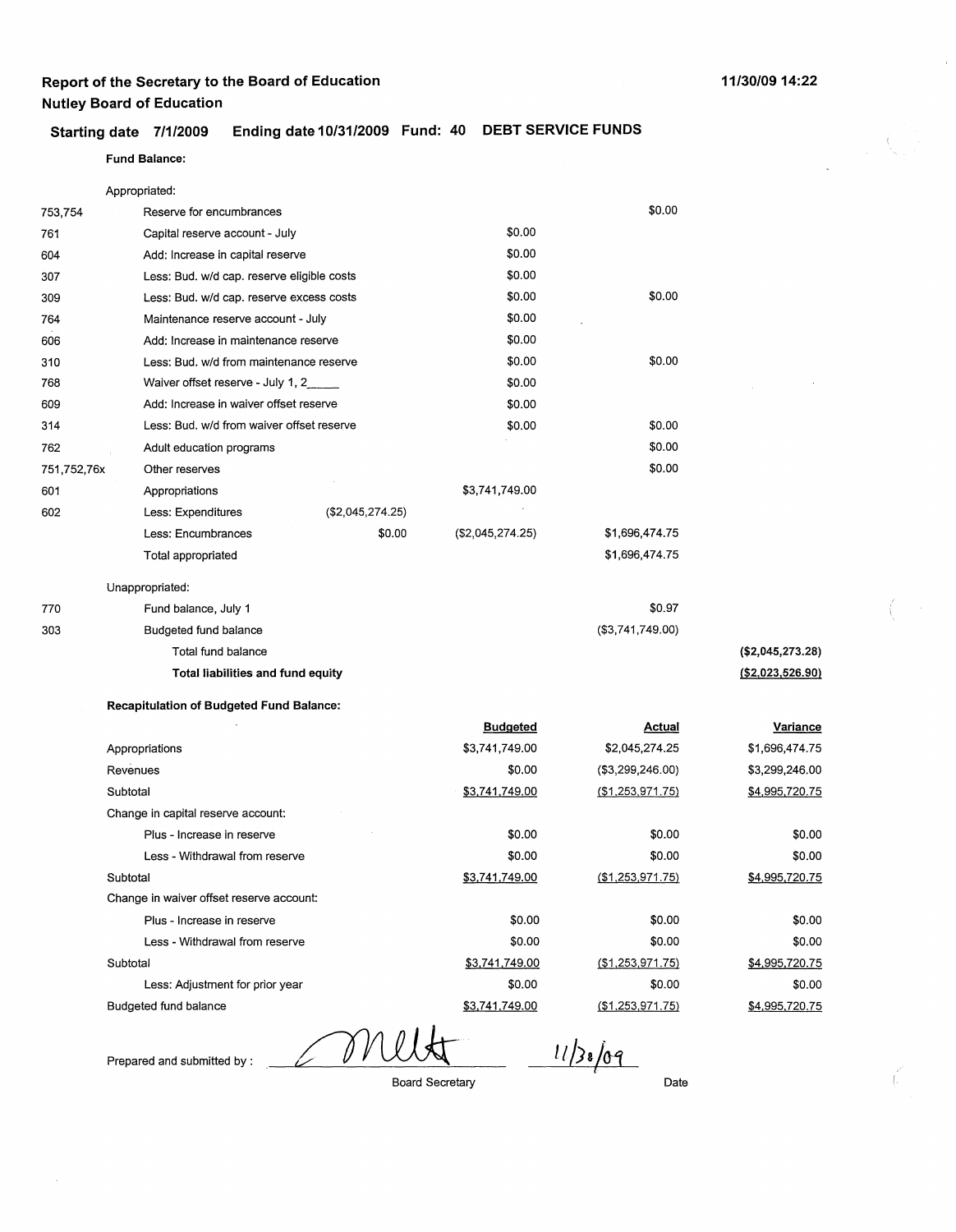$\ddot{\textbf{v}}$ 

 $\bar{\mathbf{z}}$ 

### **Starting date 7/1/2009 Ending date 10/31/2009 Fund: 50 ENTERPRISE FUND**

|             | <b>Assets and Resources</b>                        |                |                |  |
|-------------|----------------------------------------------------|----------------|----------------|--|
|             | Assets:                                            |                |                |  |
| 101         | Cash in bank                                       |                | \$12,163.15    |  |
| $102 - 106$ | Cash Equivalents                                   |                | \$592.00       |  |
| 111         | Investments                                        |                | \$0.00         |  |
| 116         | Capital Reserve Account                            |                | \$0.00         |  |
| 117         | Maintenance Reserve Account                        |                | \$0.00         |  |
| 118         | <b>Emergency Reserve Account</b>                   |                | \$0.00         |  |
| 121         | Tax levy Receivable                                |                | \$0.00         |  |
|             | Accounts Receivable:                               |                |                |  |
| 132         | Interfund                                          | \$0.00         |                |  |
| 141         | Intergovernmental - State                          | \$1,826.52     |                |  |
| 142         | Intergovernmental - Federal                        | \$23,620.10    |                |  |
| 143         | Intergovernmental - Other                          | \$0.00         |                |  |
| 153, 154    | Other (net of estimated uncollectable of \$        | \$26,517.75    | \$51,964.37    |  |
|             | Loans Receivable:                                  |                |                |  |
| 131         | Interfund                                          | \$0.00         |                |  |
| 151, 152    | Other (Net of estimated uncollectable of \$        | \$0.00         | \$0.00         |  |
|             | <b>Other Current Assets</b>                        |                | \$52,705.87    |  |
|             | <b>Resources:</b>                                  |                |                |  |
| 301         | <b>Estimated revenues</b>                          | \$0.00         |                |  |
| 302         | Less revenues                                      | (\$156,571.97) | (\$156,571.97) |  |
|             | <b>Total assets and resources</b>                  |                | (\$39,146.58)  |  |
|             | <b>Liabilities and Fund Equity</b><br>Liabilities: |                |                |  |
|             |                                                    |                |                |  |

| 411 | Intergovernmental accounts payable - state | \$0.00       |
|-----|--------------------------------------------|--------------|
| 421 | Accounts payable                           | \$88,891.64  |
| 431 | Contracts payable                          | \$0.00       |
| 451 | Loans payable                              | \$0.00       |
| 481 | Deferred revenues                          | \$1,696.11   |
|     | Other current liabilities                  | \$51,464.67  |
|     | <b>Total liabilities</b>                   | \$142,052.42 |

 $\label{eq:1} \mathcal{L}=\frac{1}{2}\sum_{i=1}^{N} \frac{1}{\left(1-\frac{1}{2}\right)^{2}}\left(\frac{1}{\sqrt{2}}\right)^{2}$ 

 $\hat{\boldsymbol{z}}$ 

 $\hat{\mathcal{A}}$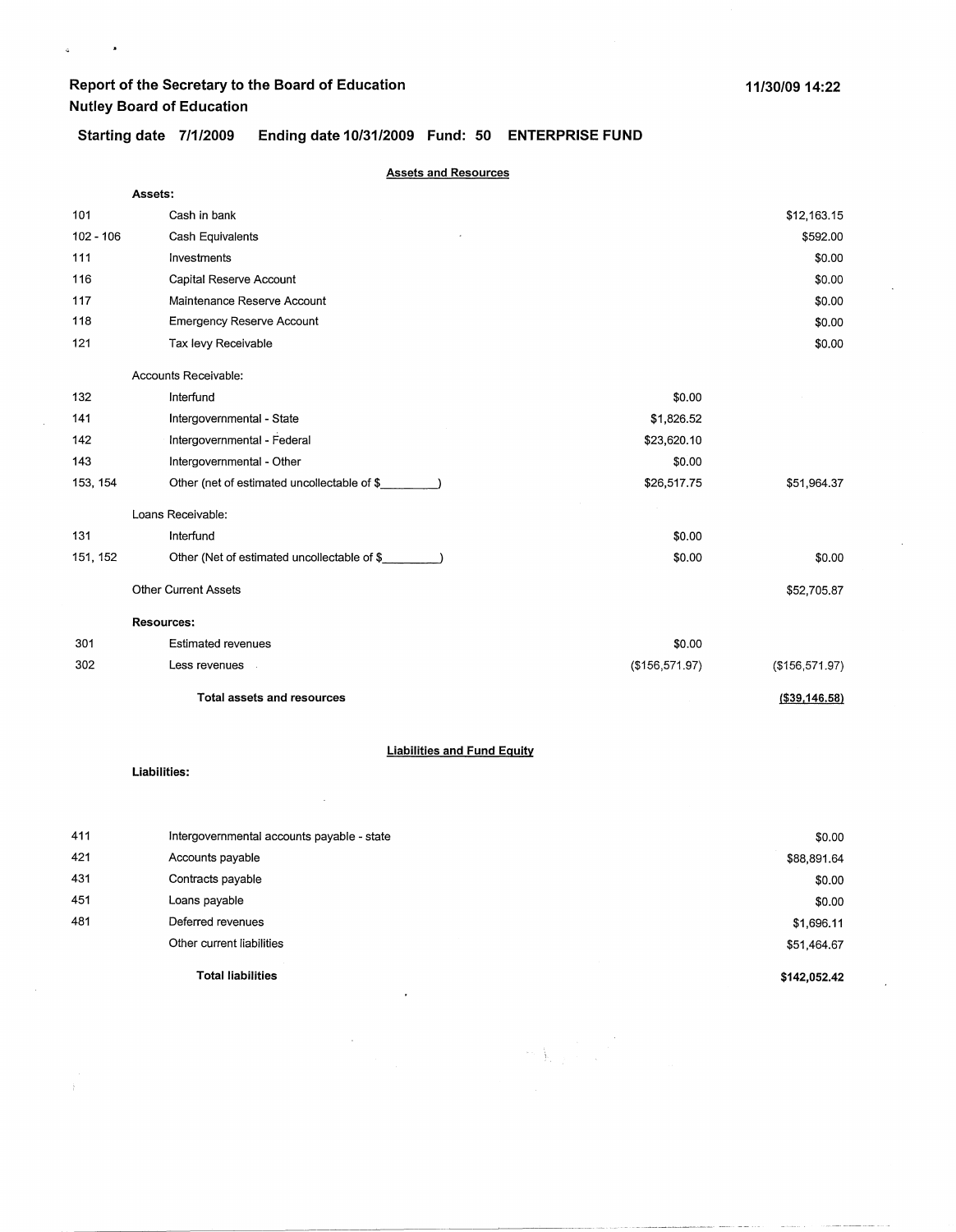### **Starting date 7/1/2009 Ending date 10/31/2009 Fund: 50 ENTERPRISE FUND**

### **Fund Balance:**

Appropriated:

| 753,754     | Reserve for encumbrances                        |                |                 | \$569,771.57     |                |
|-------------|-------------------------------------------------|----------------|-----------------|------------------|----------------|
| 761         | Capital reserve account - July                  |                | \$0.00          |                  |                |
| 604         | Add: Increase in capital reserve                |                | \$0.00          |                  |                |
| 307         | Less: Bud. w/d cap. reserve eligible costs      |                | \$0.00          |                  |                |
| 309         | Less: Bud. w/d cap. reserve excess costs        |                | \$0.00          | \$0.00           |                |
| 764         | Maintenance reserve account - July              |                | \$0.00          |                  |                |
| 606         | Add: Increase in maintenance reserve            |                | \$0.00          |                  |                |
| 310         | Less: Bud. w/d from maintenance reserve         |                | \$0.00          | \$0.00           |                |
| 768         | Waiver offset reserve - July 1, 2               |                | \$0.00          |                  |                |
| 609         | Add: Increase in waiver offset reserve          |                | \$0.00          |                  |                |
| 314         | Less: Bud. w/d from waiver offset reserve       |                | \$0.00          | \$0.00           |                |
| 762         | Adult education programs                        |                |                 | \$0.00           |                |
| 751,752,76x | Other reserves                                  |                |                 | \$0.00           |                |
| 601         | Appropriations                                  |                | \$1,011,362.01  |                  |                |
| 602         | Less: Expenditures                              | (\$192,679.96) |                 |                  |                |
|             | Less: Encumbrances                              | (\$592,954.00) | (\$785,633.96)  | \$225,728.05     |                |
|             | Total appropriated                              |                |                 | \$795,499.62     |                |
|             | Unappropriated:                                 |                |                 |                  |                |
| 770         | Fund balance, July 1                            |                |                 | \$34,663.39      |                |
| 303         | Budgeted fund balance                           |                |                 | (\$1,011,362.01) |                |
|             | Total fund balance                              |                |                 |                  | (\$181,199.00) |
|             | Total liabilities and fund equity               |                |                 |                  | (\$39,146.58)  |
|             | <b>Recapitulation of Budgeted Fund Balance:</b> |                |                 |                  |                |
|             |                                                 |                | <b>Budgeted</b> | <b>Actual</b>    | Variance       |
|             | Appropriations                                  |                | \$1,011,362.01  | \$785,633.96     | \$225,728.05   |
|             | Revenues                                        |                | \$0.00          | (\$156,571.97)   | \$156,571.97   |
|             | Subtotal                                        |                | \$1,011,362.01  | \$629,061.99     | \$382,300.02   |

Change in capital reserve account: Plus - Increase in reserve Less - Withdrawal from reserve Subtotal Change in waiver offset reserve account: Plus - Increase in reserve Less - Withdrawal from reserve Subtotal Less: Adjustment for prior year Budgeted fund balance \$0.00 \$0.00 \$1,011.362.01 \$0.00 \$0.00 \$1.011.362.01 \$0.00 \$1,011.362.01 \$0.00 \$0.00 \$629.061.99 \$0.00 \$0.00 \$629,061.99 \$0.00 \$629,061.99 82,300.02 \$0.00 \$0.00 \$382,300.02 \$0.00 \$0.00 \$382,300.02 \$0.00 \$382.300.02

 $11/30/09$ 

Prepared and submitted by :

Board Secretary

Date

**(\$181.199.00) (\$39,146.58)**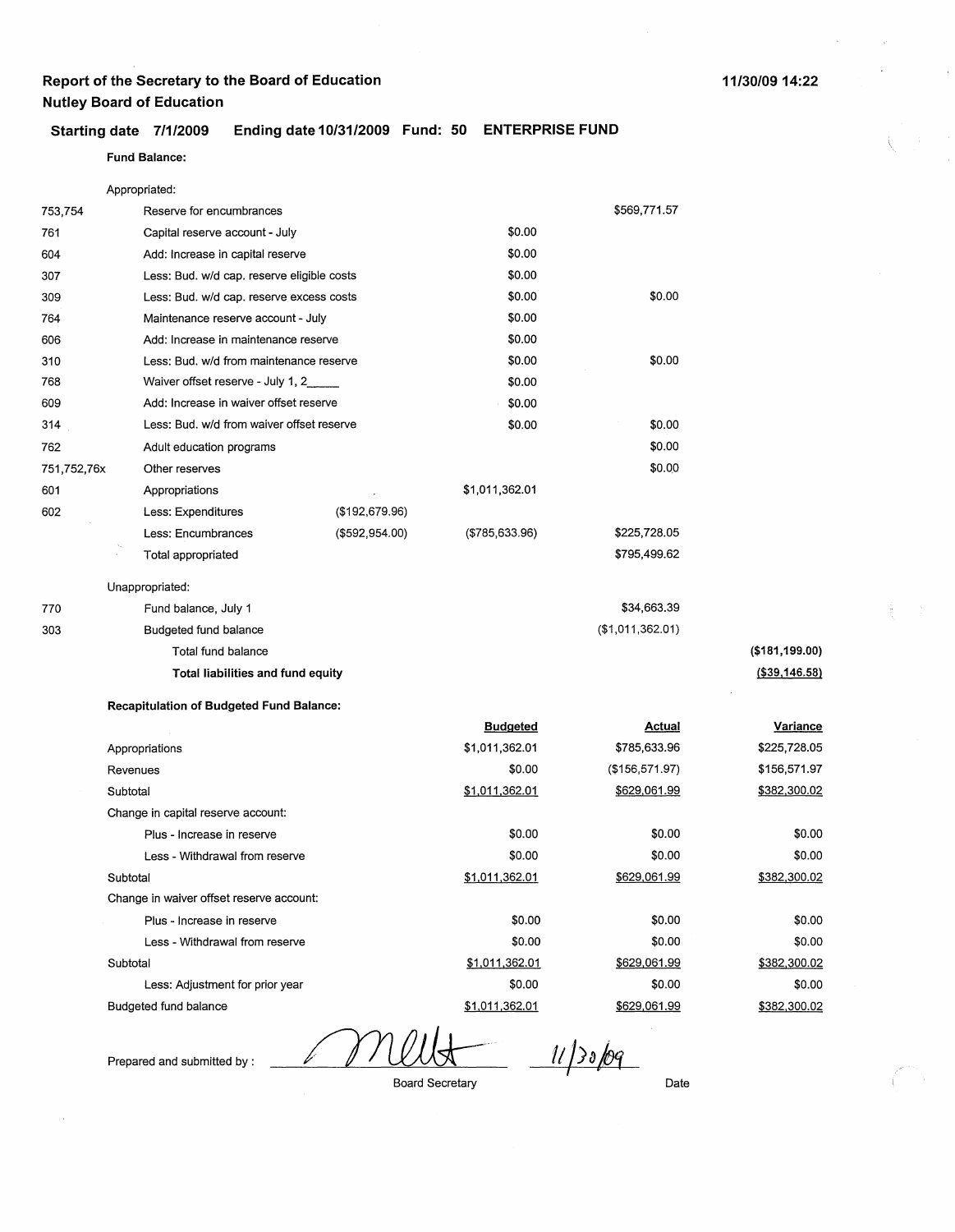$\bar{\mathbf{z}}$ 

 $\mathbf{c}^{\pm}$ 

### **Starting date 7/1/2009 Ending date 10/31/2009 Fund: 51 SUMMER CAMP**

| <b>Assets and Resources</b> |                                              |               |                |
|-----------------------------|----------------------------------------------|---------------|----------------|
| Assets:                     |                                              |               |                |
| 101                         | Cash in bank                                 |               | \$2,436.39     |
| $102 - 106$                 | Cash Equivalents                             |               | \$0.00         |
| 111                         | Investments                                  |               | \$0.00         |
| 116                         | Capital Reserve Account                      |               | \$0.00         |
| 117                         | Maintenance Reserve Account                  |               | \$0.00         |
| 118                         | Emergency Reserve Account                    |               | \$0.00         |
| 121                         | Tax levy Receivable                          |               | \$0.00         |
|                             | Accounts Receivable:                         |               |                |
| 132                         | Interfund                                    | \$0.00        |                |
| 141                         | Intergovernmental - State                    | \$0.00        |                |
| 142                         | Intergovernmental - Federal                  | \$0.00        |                |
| 143                         | Intergovernmental - Other                    | \$0.00        |                |
| 153, 154                    | Other (net of estimated uncollectable of \$  | \$0.00        | \$0.00         |
|                             | Loans Receivable:                            |               |                |
| 131                         | Interfund                                    | \$0.00        |                |
| 151, 152                    | Other (Net of estimated uncollectable of \$_ | \$0.00        | \$0.00         |
|                             | <b>Other Current Assets</b>                  |               | \$0.00         |
|                             | <b>Resources:</b>                            |               |                |
| 301                         | <b>Estimated revenues</b>                    | \$0.00        |                |
| 302                         | Less revenues                                | (\$15,485.00) | (\$15,485.00)  |
|                             | <b>Total assets and resources</b>            |               | ( \$13,048.61) |

#### **Liabilities and Fund Equity**

**Liabilities:** 

N.

| 411 | Intergovernmental accounts payable - state | \$0.00 |
|-----|--------------------------------------------|--------|
| 421 | Accounts payable                           | \$0.00 |
| 431 | Contracts payable                          | \$0.00 |
| 451 | Loans payable                              | \$0.00 |
| 481 | Deferred revenues                          | \$0.00 |
|     | Other current liabilities                  | \$0.00 |
|     |                                            | ÷      |
|     | Total liabilities                          | \$0.00 |

 $\label{eq:2.1} \sum_{\mathbf{y} \in \mathcal{Y}} \sum_{\mathbf{y} \in \mathcal{Y}} \mathbf{y} \mathbf{y} \mathbf{y} \mathbf{y}$ 

 $\sim 10^{-1}$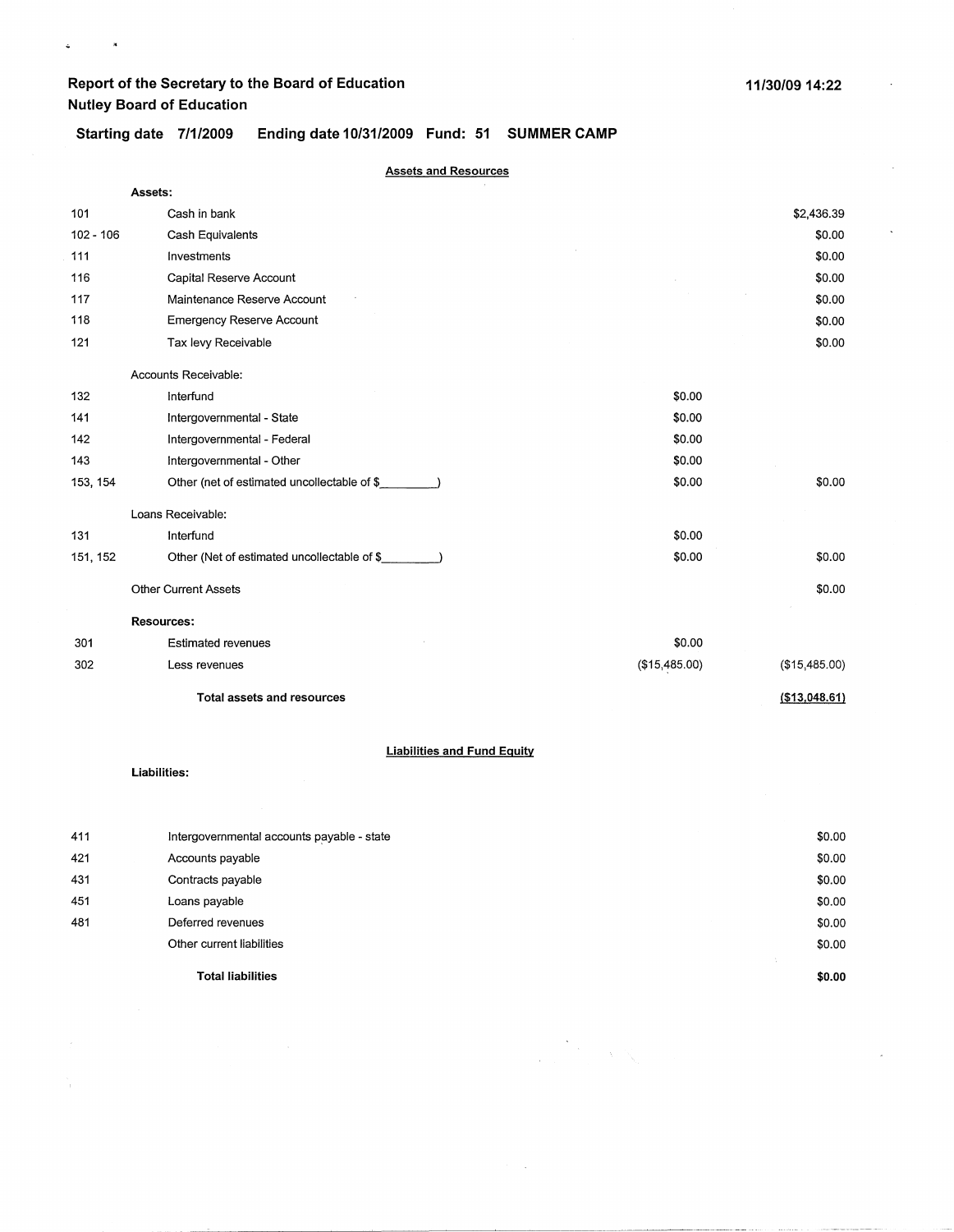#### **Starting date 7/1/2009 Ending date 10/31/2009 Fund: 51 SUMMER CAMP**

#### Fund **Balance:**

| Appropriated:                      |                                                 |                                            |                    |               |  |
|------------------------------------|-------------------------------------------------|--------------------------------------------|--------------------|---------------|--|
| 753,754                            | Reserve for encumbrances                        |                                            |                    | \$0.00        |  |
| 761                                | Capital reserve account - July                  |                                            |                    |               |  |
| 604                                |                                                 | Add: Increase in capital reserve           |                    |               |  |
| 307                                |                                                 | Less: Bud. w/d cap. reserve eligible costs |                    |               |  |
| 309                                | Less: Bud. w/d cap. reserve excess costs        |                                            | \$0.00             | \$0.00        |  |
| 764                                | Maintenance reserve account - July              |                                            | \$0.00             |               |  |
| 606                                | Add: Increase in maintenance reserve            |                                            | \$0.00             |               |  |
| 310                                | Less: Bud. w/d from maintenance reserve         |                                            | \$0.00             | \$0.00        |  |
| 768                                |                                                 | Waiver offset reserve - July 1, 2          |                    |               |  |
| 609                                |                                                 | Add: Increase in waiver offset reserve     |                    |               |  |
| 314                                | Less: Bud. w/d from waiver offset reserve       |                                            | \$0.00             | \$0.00        |  |
| 762                                | Adult education programs                        |                                            |                    | \$0.00        |  |
| 751,752,76x                        | Other reserves                                  |                                            |                    | \$0.00        |  |
| 601                                | Appropriations                                  |                                            | \$15,485.00        |               |  |
| 602                                | Less: Expenditures                              | ( \$13, 941.88)                            |                    |               |  |
|                                    | Less: Encumbrances                              | \$0.00                                     | (\$13,941.88)      | \$1,543.12    |  |
|                                    | Total appropriated                              |                                            |                    | \$1,543.12    |  |
|                                    | Unappropriated:                                 |                                            |                    |               |  |
| 770                                | Fund balance, July 1                            |                                            |                    | \$893.27      |  |
| 303                                | Budgeted fund balance                           |                                            |                    | (\$15,485.00) |  |
|                                    | Total fund balance                              |                                            |                    |               |  |
|                                    | Total liabilities and fund equity               |                                            |                    |               |  |
|                                    | <b>Recapitulation of Budgeted Fund Balance:</b> |                                            |                    |               |  |
|                                    |                                                 |                                            | <b>Budgeted</b>    | <b>Actual</b> |  |
|                                    | Appropriations                                  |                                            | \$15,485.00        | \$13,941.88   |  |
|                                    | Revenues                                        |                                            | \$0.00             | (\$15,485.00) |  |
| Subtotal                           |                                                 | \$15,485.00                                | ( \$1, 543.12)     |               |  |
| Change in capital reserve account: |                                                 |                                            |                    |               |  |
|                                    | Plus - Increase in reserve                      |                                            | \$0.00             | \$0.00        |  |
|                                    | Less - Withdrawal from reserve                  |                                            | \$0.00             | \$0.00        |  |
|                                    | Subtotal                                        |                                            | <u>\$15,485.00</u> | (\$1,543.12)  |  |
|                                    | Change in waiver offset reserve account:        |                                            |                    |               |  |
|                                    | Plus - Increase in reserve                      |                                            | \$0.00             | \$0.00        |  |
|                                    | Less - Withdrawal from reserve                  |                                            | \$0.00             | \$0.00        |  |
|                                    | Subtotal                                        |                                            | \$15,485.00        | ( \$1,543.12) |  |
|                                    | Less: Adjustment for prior year                 |                                            | \$0.00             | \$0.00        |  |

Budgeted fund balance

 $\mathcal{L}$ 

*1/po/<Ji* 

)

**(\$13,048.61) (\$13,048.61** l

> **Variance**  \$1,543.12 \$15,485.00 \$17,028.12

> \$0.00  $. $0.00$ \$17,028.12

\$0.00 \$0.00 \$17,028.12 \$0.00 \$17,028.12

Prepared and submitted by :

Board Secretary

\$15.485.00

Date

(\$1,543.12)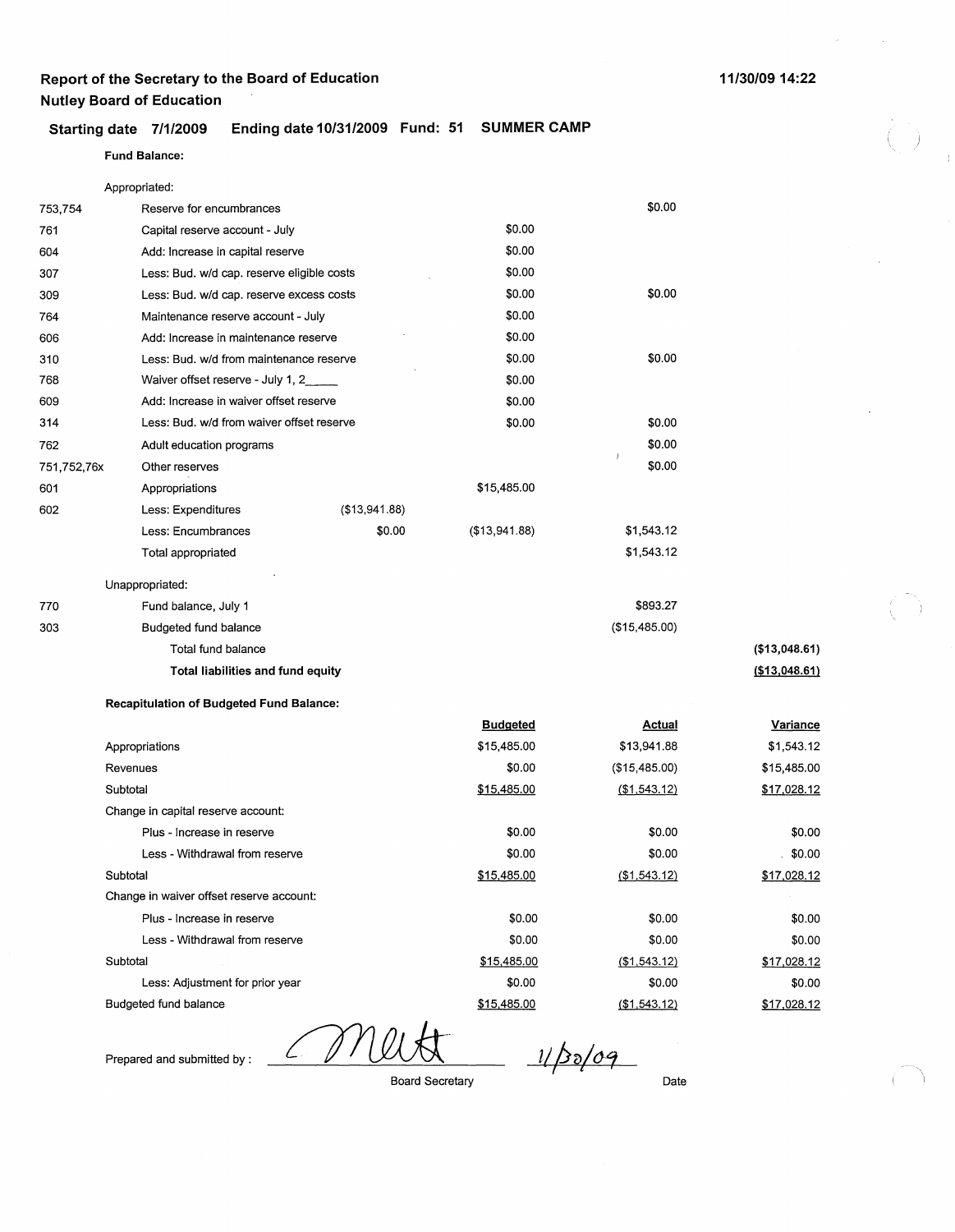$\begin{array}{ccc} \bullet & \circ & \circ & \bullet \end{array}$ 

- i

 $\ddot{\phantom{a}}$ 

### **Starting date 7/1/2009 Ending date 10/31/2009 Fund: 55 EXTENDED DAY**

| <b>Assets and Resources</b> |                                             |               |                 |  |
|-----------------------------|---------------------------------------------|---------------|-----------------|--|
|                             | Assets:                                     |               |                 |  |
| 101                         | Cash in bank                                |               | ( \$64, 128.42) |  |
| $102 - 106$                 | Cash Equivalents                            |               | \$500.00        |  |
| 111                         | Investments                                 |               | \$0.00          |  |
| 116                         | Capital Reserve Account                     |               | \$0.00          |  |
| 117                         | Maintenance Reserve Account                 |               | \$0.00          |  |
| 118                         | <b>Emergency Reserve Account</b>            |               | \$0.00          |  |
| 121                         | Tax levy Receivable                         |               | \$0.00          |  |
|                             | Accounts Receivable:                        |               |                 |  |
| 132                         | Interfund                                   | \$38,836.94   |                 |  |
| 141                         | Intergovernmental - State                   | \$0.00        |                 |  |
| 142                         | Intergovernmental - Federal                 | \$0.00        |                 |  |
| 143                         | Intergovernmental - Other                   | \$0.00        |                 |  |
| 153, 154                    | Other (net of estimated uncollectable of \$ | \$0.00        | \$38,836.94     |  |
|                             | Loans Receivable:                           |               |                 |  |
| 131                         | Interfund                                   | \$0.00        |                 |  |
| 151, 152                    | Other (Net of estimated uncollectable of \$ | \$0.00        | \$0.00          |  |
|                             | <b>Other Current Assets</b>                 |               | \$0.00          |  |
|                             | <b>Resources:</b>                           |               |                 |  |
| 301                         | <b>Estimated revenues</b>                   | \$0.00        |                 |  |
| 302                         | Less revenues                               | (\$98,717.35) | (\$98,717.35)   |  |
|                             | <b>Total assets and resources</b>           |               | (\$123,508.83)  |  |
|                             | <b>Liabilities and Fund Equity</b>          |               |                 |  |
|                             | Liabilities:                                |               |                 |  |
| 101                         | Cash in bank                                |               | (\$64,128.42)   |  |
| 411                         | Intergovernmental accounts payable - state  |               | \$0.00          |  |
| 421                         | Accounts payable                            |               | \$342.72        |  |
| 431                         | Contracts payable                           |               | \$0.00          |  |
| 451                         | Loans payable                               |               | \$0.00          |  |

**Total liabilities** 

Deferred revenues Other current liabilities

481

 $\mathcal{A}=\mathcal{A}$  .

计算 人名索尔

 $\sim 10^7$ 

**\$249,397.91** 

\$0.00 \$249,055.19